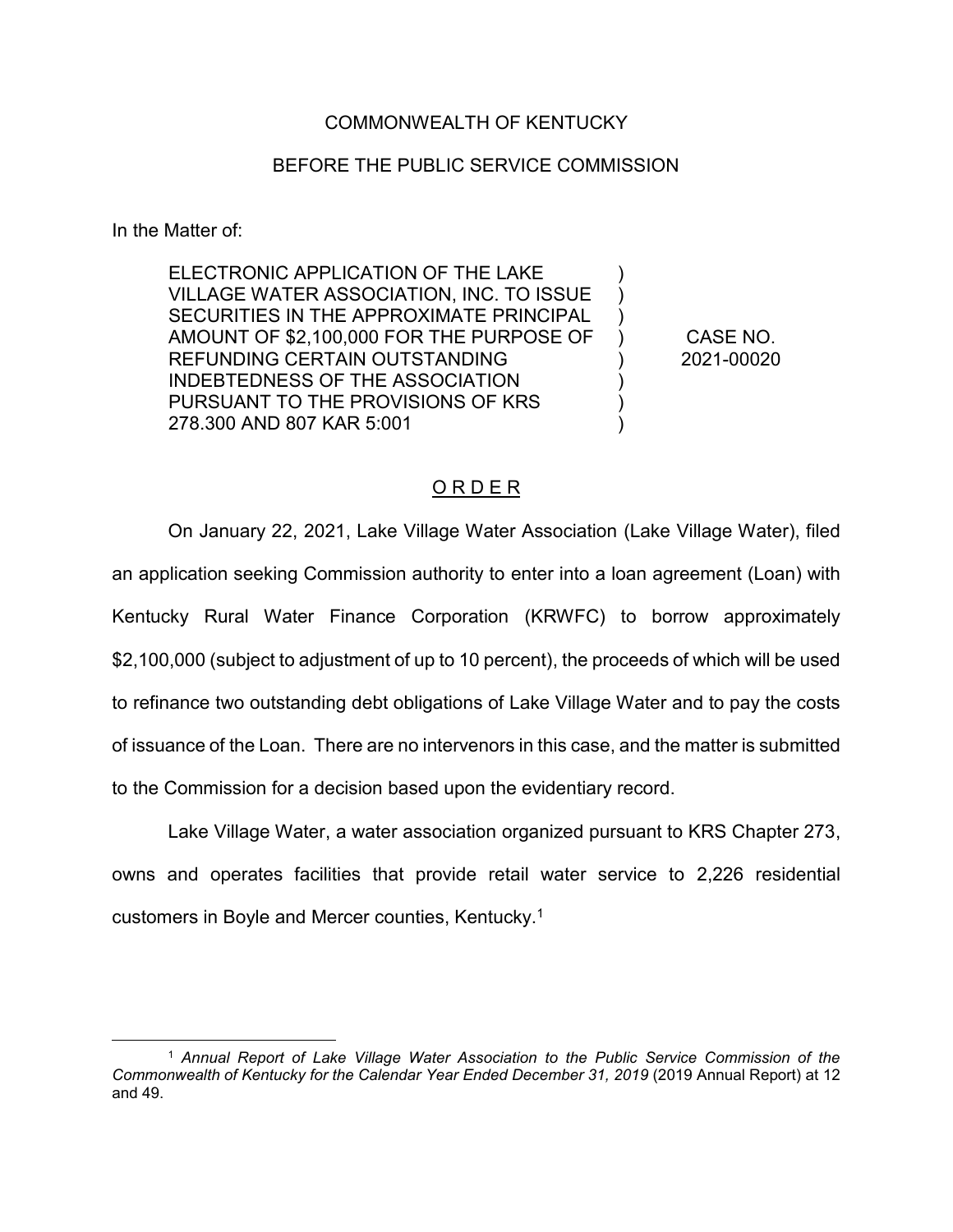The Commission also notes that Lake Village Water has not sought a general adjustment in rates since 2003.<sup>2</sup> An examination of finances outlined in the annual and audit reports filed with the Commission reveals that Lake Village Water has been operating with a negative net income for all the past five calendar years.<sup>3</sup> A key general recommendation that resulted from the investigation by the Commission in Case No. 2019-00041,<sup>4</sup> was that water districts with sustained excessive water loss should monitor the sufficiency of their base rates closely and, in general, apply for base rate adjustments on a more frequent basis.<sup>5</sup> While this statement was made in the context of Case No. 2019-00041, which involved water utilities that were under examination due to high water loss, the theory that a closer examination of a water district's finances with regard to the sufficiency of rates by the Commission still applies in this instance. The lack of insight into Lake Village Water's financial records that provide more detail than its annual reports and audits filed with the Commission, coupled with the fact that Lake Village Water has been operating with a negative net income for the preceding five calendar years, indicates to the Commission that Lake Village Water should file an application for a traditional adjustment in rates or an alternative rate adjustment within one year of the date of filing of this Order.

 <sup>2</sup> Case No. 2003-00401, *The Application of the Lake Village Water Association, Inc., for Approval of a Proposed Increase in Rates for Water Service* (Ky. PSC Feb. 2, 2004).

<sup>3</sup> Lake Village Association's Comprehensive Net Income for the calendar years 2015 through 2019 was \$(227,641), \$(216,124), \$(208,843), \$(322,870), and \$(223,391), respectively.

<sup>4</sup> Case No. 2019-00041, *Electronic Investigation into Excessive Water Loss by Kentucky's Jurisdictional Water Utilities* (Ky. PSC. Nov. 22, 2019).

<sup>5</sup> *See generally, Id.*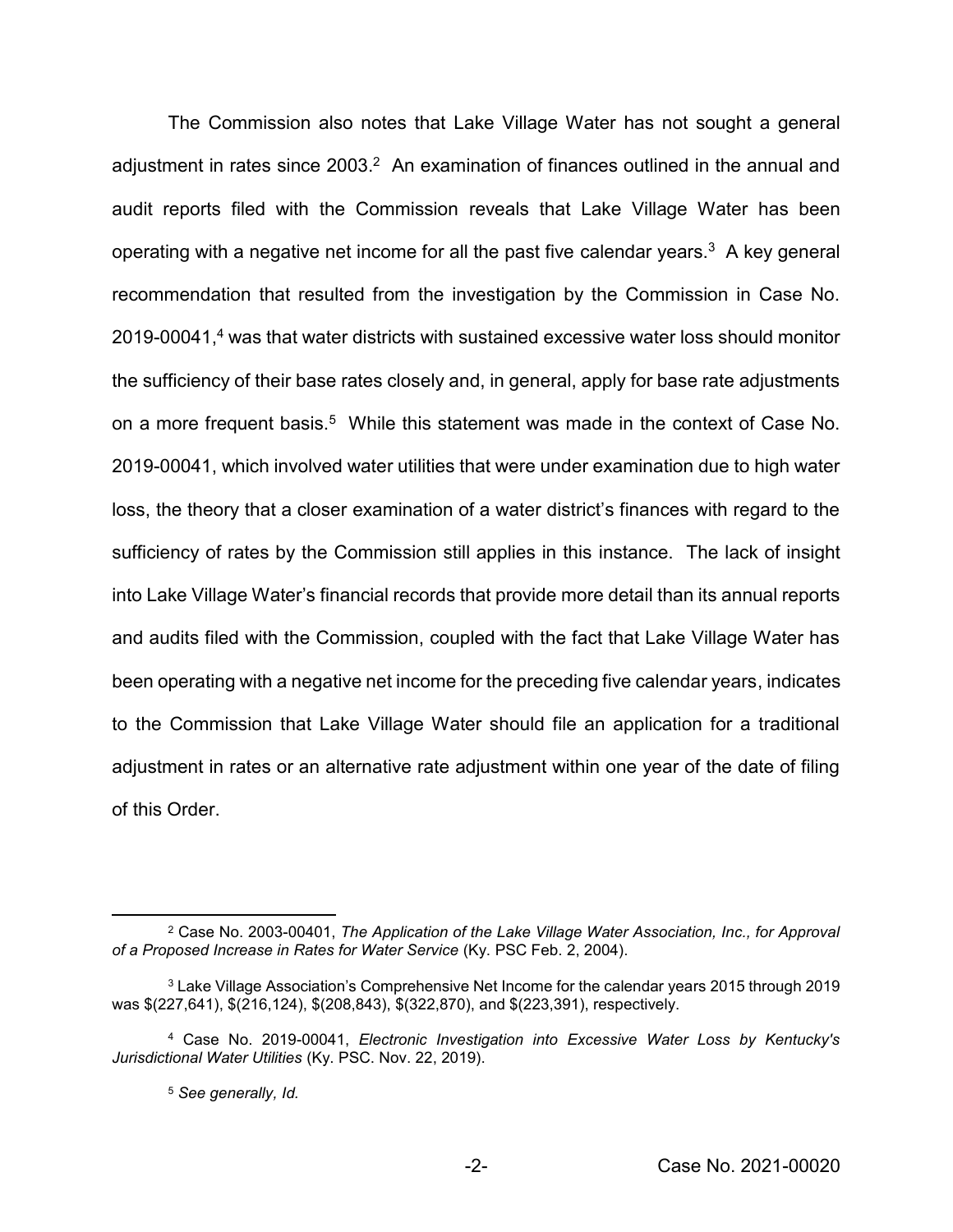The Commission notes that in its 2019 Annual Report, Lake Village Water reported a water loss of 17.009 percent.<sup>6</sup> Commission regulation 807 KAR 5:066(6)(3) states that for ratemaking purposes, a utility's water loss shall not exceed 15 percent of total water produced and purchased, excluding water consumed by a utility in its own operations. Reduction of Lake Village Water's water loss to 15 percent would result in an approximate \$10,453.49<sup>7</sup> decrease to purchased water expense. Potentially, Lake Village Water is paying \$.05 per 1,000 gallons sold, for expenses associated with water loss greater than 15 percent.<sup>8</sup>

The Commission is placing greater emphasis on monitoring utilities that consistently exceed the 15 percent water loss threshold and strongly encourages Lake Village Water to pursue reasonable actions to reduce its water loss. Failure by Lake Village Water to make significant process towards reducing water loss may cause the Commission to pursue additional action with the utility.

7

| Purchased Water from 2019 Annual Report<br>Times: Water Loss Above 15 Percent                                 | S  |           | 520,333<br>2.009%    |  |
|---------------------------------------------------------------------------------------------------------------|----|-----------|----------------------|--|
| <b>Purchased Water Expense Reduction</b>                                                                      | S. | 10,453.49 |                      |  |
| 8<br><b>Purchased Water Expense Reduction</b><br>Divided by: Total 1,000 gallons sold from 2019 Annual Report |    |           | 10,453.49<br>208,854 |  |
| Cost per 1,000 gallons sold                                                                                   |    | \$        | 0.O5                 |  |

 <sup>6</sup> 2019 Annual Report at 57.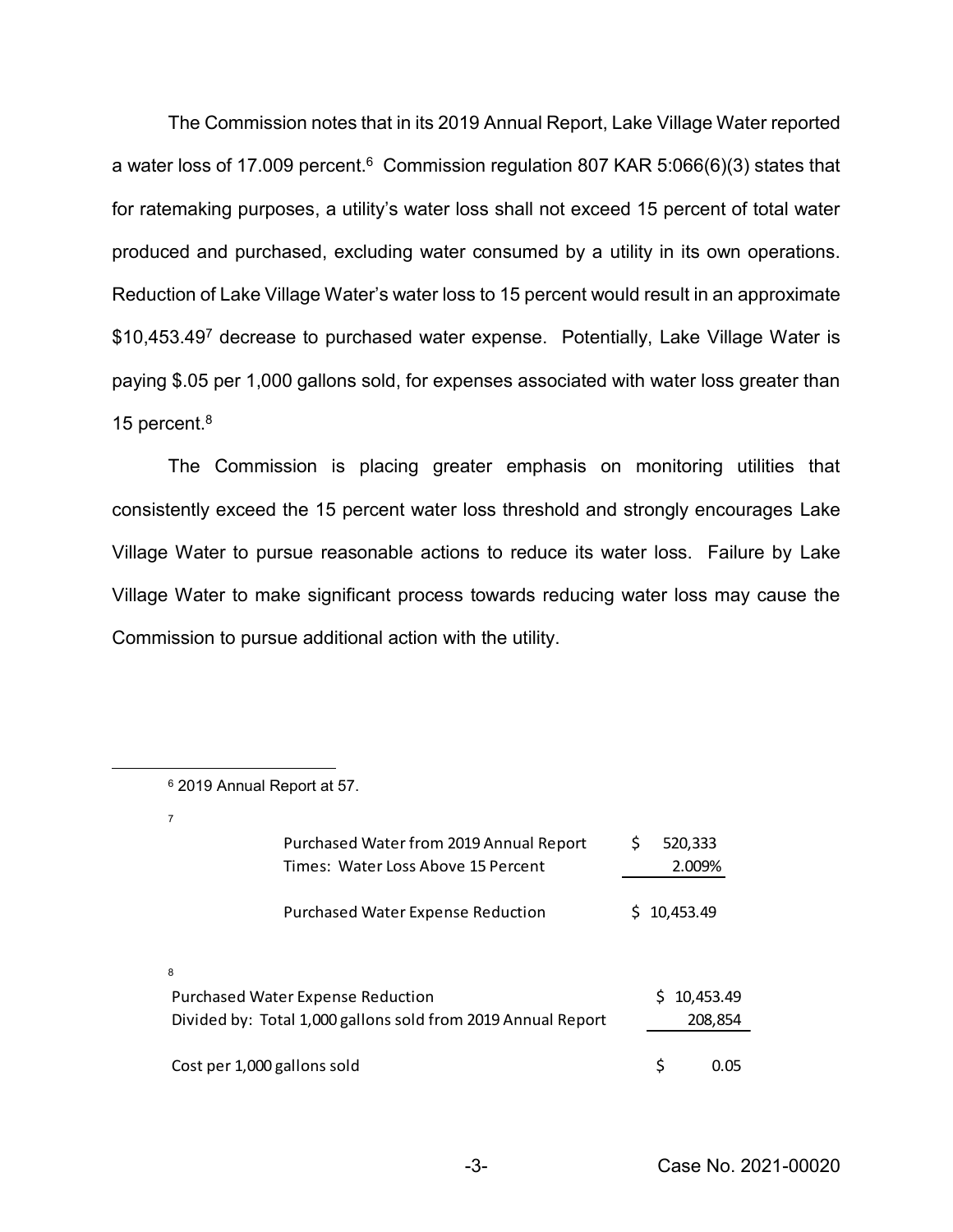Lake Village Water proposes to execute the Loan with KRWFC to borrow \$2,100,000.<sup>9</sup> The proposed Loan will have a 30-year term subject to interest rates that will vary from 2.75 percent to 3.35 percent per annum.<sup>10</sup> Lake Village Water proposes to use the proceeds from the KRWFC Loan to fully refund the Rural Development (RD) loan held by the United States Department of Agriculture (USDA) No. 91-09 dated November 8, 2007, with an original principal amount of \$885,000, and promissory note 91-10 dated January 12, 2010, with an original principal amount of \$1,544,000.11

Lake Village Water estimates that it will expend \$2,180,376.90 to refund the prior bonds.<sup>12</sup> The estimated expended cost to refinance the outstanding indebtedness includes reoffering premiums of \$80,376.90. 13 Lake Village Water provided a Debt Service Comparison indicating that the refinancing would save \$362,235.6614 over the life of the proposed Loan, resulting in a positive net present value (NPV) cash flow savings of \$245,416.65. 15

The Commission has reviewed the proposed refinancing and finds Lake Village Water's proposal to be reasonable due to the lower effective interest rate and cash flow savings Lake Village Water would realize over the period of the Loan. Although, if the

- <sup>13</sup> *Id.*, Exhibit C.
- <sup>14</sup> *Id.*, Exhibit D.
- $15$  *Id.*

 <sup>9</sup> Application at 2, paragraph 5.

<sup>10</sup> *Id.,* Exhibit B.

<sup>11</sup> *Id.* at 2, paragraph 5.

<sup>&</sup>lt;sup>12</sup> *Id*, Exhibit C, Sources and uses. Uses of Funds: \$36,750.00 (Total Underwriter's Discount) + \$37,100.00 (Costs of Issuances) + \$2,105,311.98 (Deposit to Current Refunding Fund) + \$1,184.92 (Rounding Amount) = \$2,180,376.90.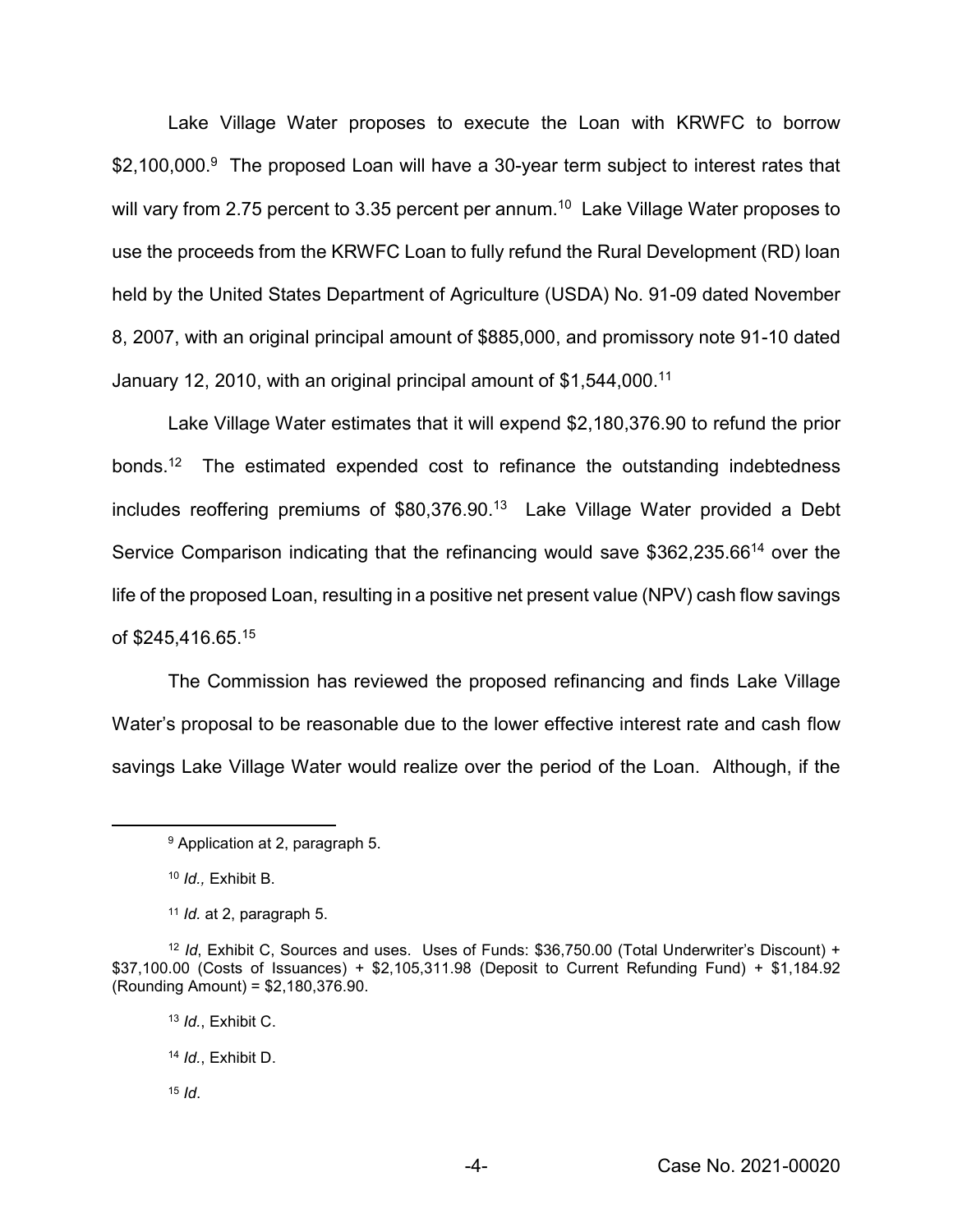new interest rate on the proposed refinancing is higher than the range of interest rates set forth in the application, Lake Village Water should not proceed with the refinancing unless the NPV of the refinancing results in positive cash flow. The Commission commends Lake Village Water for taking advantage of the financing alternatives available to it, thereby securing savings for itself and its customers. However, the Commission is concerned with Lake Village Water's prolonged absence from the Commission's review of its asset management through an application for adjustment of its rates. The Commission notes that, according to Lake Village Water's audit reports, Lake Village Water has had a negative net income for the last five years and a continuous decrease in cash during the last four years, as shown below.16

| Year                                                                                    |     | 2015                        |    | 2016                           | 2017                                 | 2018                                 |    | 2019                          |
|-----------------------------------------------------------------------------------------|-----|-----------------------------|----|--------------------------------|--------------------------------------|--------------------------------------|----|-------------------------------|
| Net Income<br>Add: Depreciation Expense                                                 |     | \$(227,641)<br>239,252      |    | \$(216, 124)<br>292,770        | \$<br>(208, 843)<br>306,829          | \$(322,870)<br>312,039               | \$ | (223, 391)<br>312,915         |
| Cash Basis Income                                                                       | \$  | 11,611                      | \$ | 76,646                         | \$<br>97,986                         | \$<br>$(10,831)$ \$                  |    | 89,524                        |
| Year                                                                                    |     | 2015                        |    | 2016                           | 2017                                 | 2018                                 |    | 2019                          |
| Cash and Cash Equivalents<br><b>Restricted Funds</b><br>Net Increase (Decrease) in Cash | \$. | 47,545<br>306,258<br>18,016 | S  | 13,740<br>277,947<br>(71, 675) | \$<br>32,243<br>241,704<br>(33, 203) | \$<br>4,996<br>132,759<br>(124, 598) | -S | 9,577<br>117,307<br>(25, 904) |

KRS 278.300(4) states that the Commission may grant or deny an application for approval of financing in whole or in part, or upon such terms and conditions as deemed necessary or appropriate. Therefore, the Commission finds that Lake Village Water's

<sup>&</sup>lt;sup>16</sup> Lake Village Water's Audit Reports can be found on the Commission's Website at: https://psc.ky.gov/Utility\_Financial\_Reports\_Net/uploaded/support/SD\_34800\_2019\_1.pdf https://psc.ky.gov/Utility\_Financial\_Reports\_Net/uploaded/support/SD\_34800\_2018\_1.pdf https://psc.ky.gov/Utility\_Financial\_Reports\_Net/uploaded/support/SD\_34800\_2017\_1.pdf https://psc.ky.gov/Utility\_Financial\_Reports\_Net/uploaded/support/SD\_34800\_2016\_1.pdf https://psc.ky.gov/Utility\_Financial\_Reports\_Net/uploaded/support/SD\_34800\_2015\_1.pdf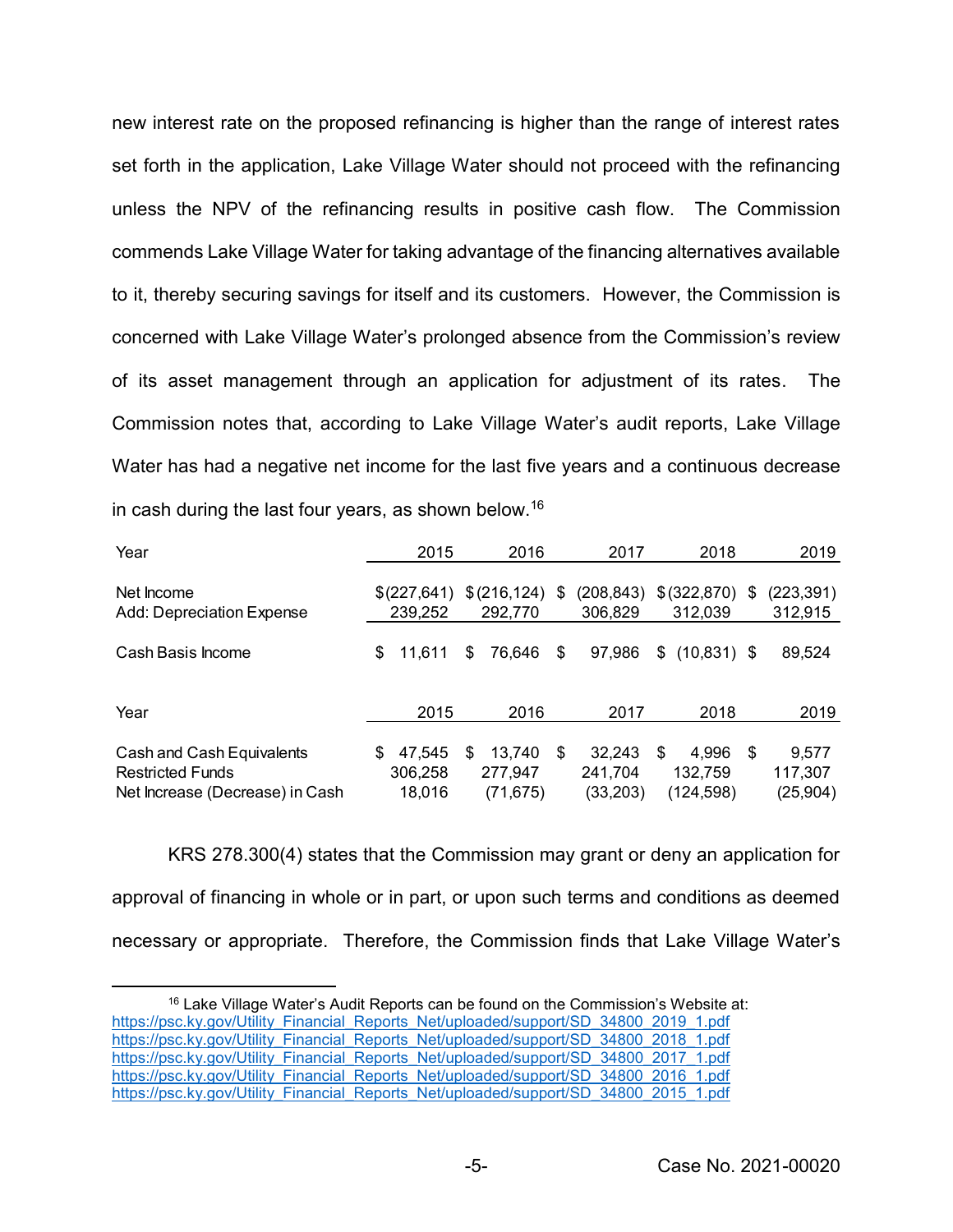proposal should be granted with the condition that it file an application for adjustment of its base rates through an alternative rate filing within one year of the date of filing of this Order.

After consideration of the evidence of record and being sufficiently advised, the Commission finds that:

1. The proposed Loan from KRWFC is for lawful objects within the corporate purposes of Lake Village Water; is necessary and appropriate for and consistent with the proper performance by the utility of its service to the public; will not impair its ability to perform that service; is reasonable, necessary, and appropriate for such purposes; and should be approved.

2. Lake Village Water should execute its note as security for the proposed Loan in the manner described in its application.

3. The Commission directs Lake Village Water to the Commission's March 16, 2020 and March 24, 2020 Orders in Case No. 2020-0008517 regarding filings with the Commission. The Commission expects the original documents to be filed with the Commission within 30 days of the lifting of the current state of emergency.

4. The final amounts of the RD payoff, the legal fees, and the new KRWFC loan will not be known until the refinancing transaction is finalized. Therefore, Lake Village Water should provide the Commission an updated version the application, Exhibit D, reflecting the cash flow analysis of the new KRWFC Loan within ten days of finalizing the transaction.

 <sup>17</sup> Case No. 2020-00085, *Electronic Emergency Docket Related to the Novel Coronavirus COVID-19* (Ky. PSC Mar. 16, 2020), Order at 5–6. Case No. 2020-00085, *Electronic Emergency Docket Related to the Novel Coronavirus COVID-19* (Ky. PSC Mar. 24, 2020), Order at 1–3.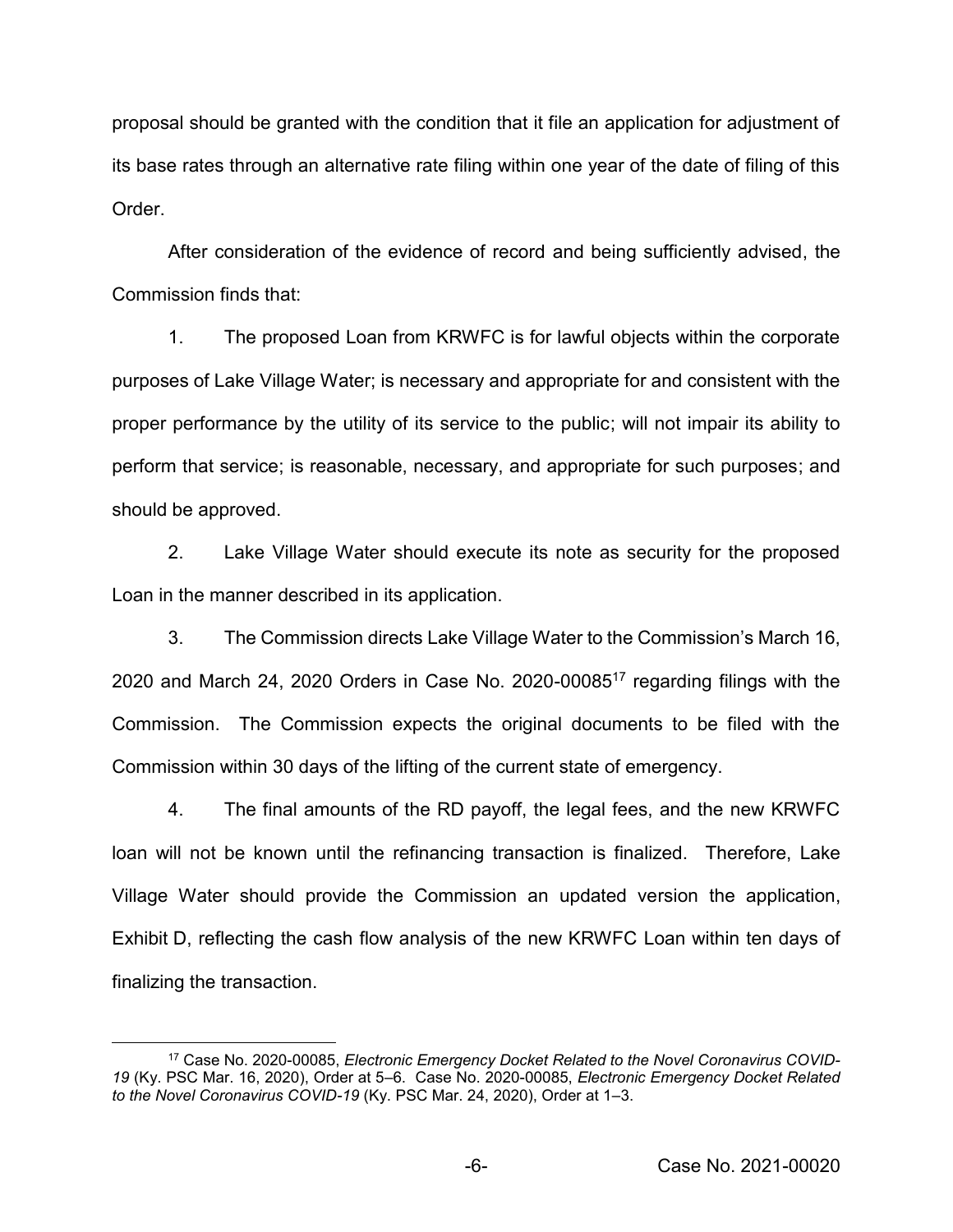5. Within ten days of the execution of the new KRWFC loan documents, Lake Village Water should file with the Commission one copy in paper medium and an electronic version of the loan documents.

6. The proceeds from the proposed Loan should be used only for the lawful purposes set out in Lake Village Water's application.

7. The terms and conditions of the new KRWFC Loan should be consistent with the KRWFC assistance program as described in Lake Village Water's application.

8. Lake Village Water should file for an adjustment in base rates or file for an alternative rate filing within one year of the date of filing of this Order to ensure that its rates are sufficient.

IT IS THEREFORE ORDERED that:

1. Lake Village Water is authorized to enter into the Loan with KRWFC to borrow no more than the total amount to pay off the indebtedness proposed to be refinanced as identified in the application on the condition that the final NPV of the savings, determined upon closing, generate positive cash flow. The Loan maturity date and interest rate shall be in accordance with the KRWFC assistance program as described in Lake Village Water's application.

2. Lake Village Water shall execute the KRWFC Loan documents as authorized herein.

3. Lake Village Water shall comply with all matters set out in finding paragraphs 3 through 7 as if they were individually so ordered.

-7- Case No. 2021-00020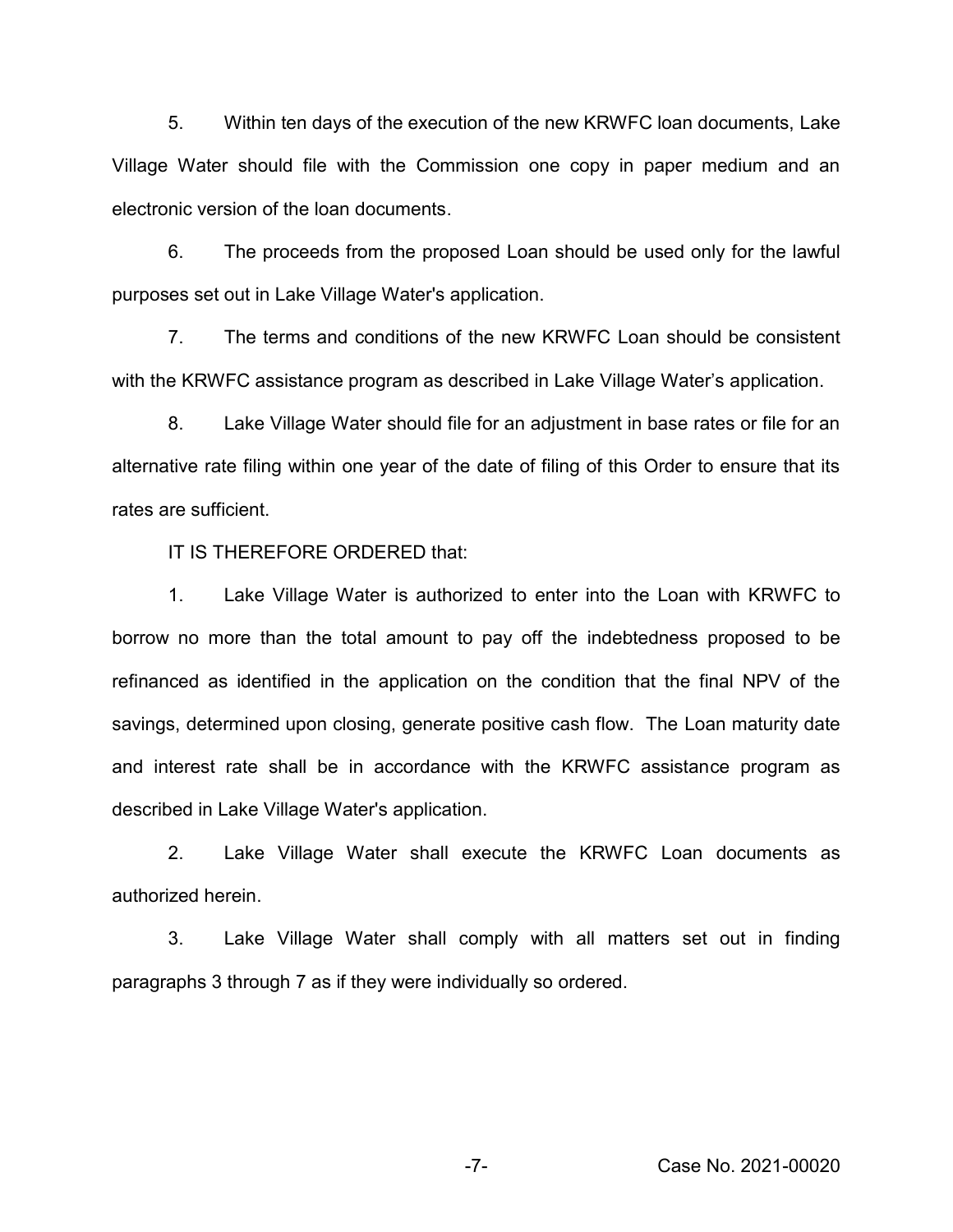4. Any documents filed in the future pursuant to finding paragraphs 4 and 5 shall reference this case number and shall be retained in the post-case correspondence file.

5. Lake Village Water shall file for an adjustment in base rates or file for an alternative rate filing within one year of the date of filing of this Order.

6. This case is closed and will be removed from the Commission's docket.

Nothing contained herein shall be deemed a warranty or finding of value of securities or financing authorized herein on the part of the Commonwealth of Kentucky or any agency thereof.

## [REMAINDER OF PAGE INTENTIONALLY LEFT BLANK]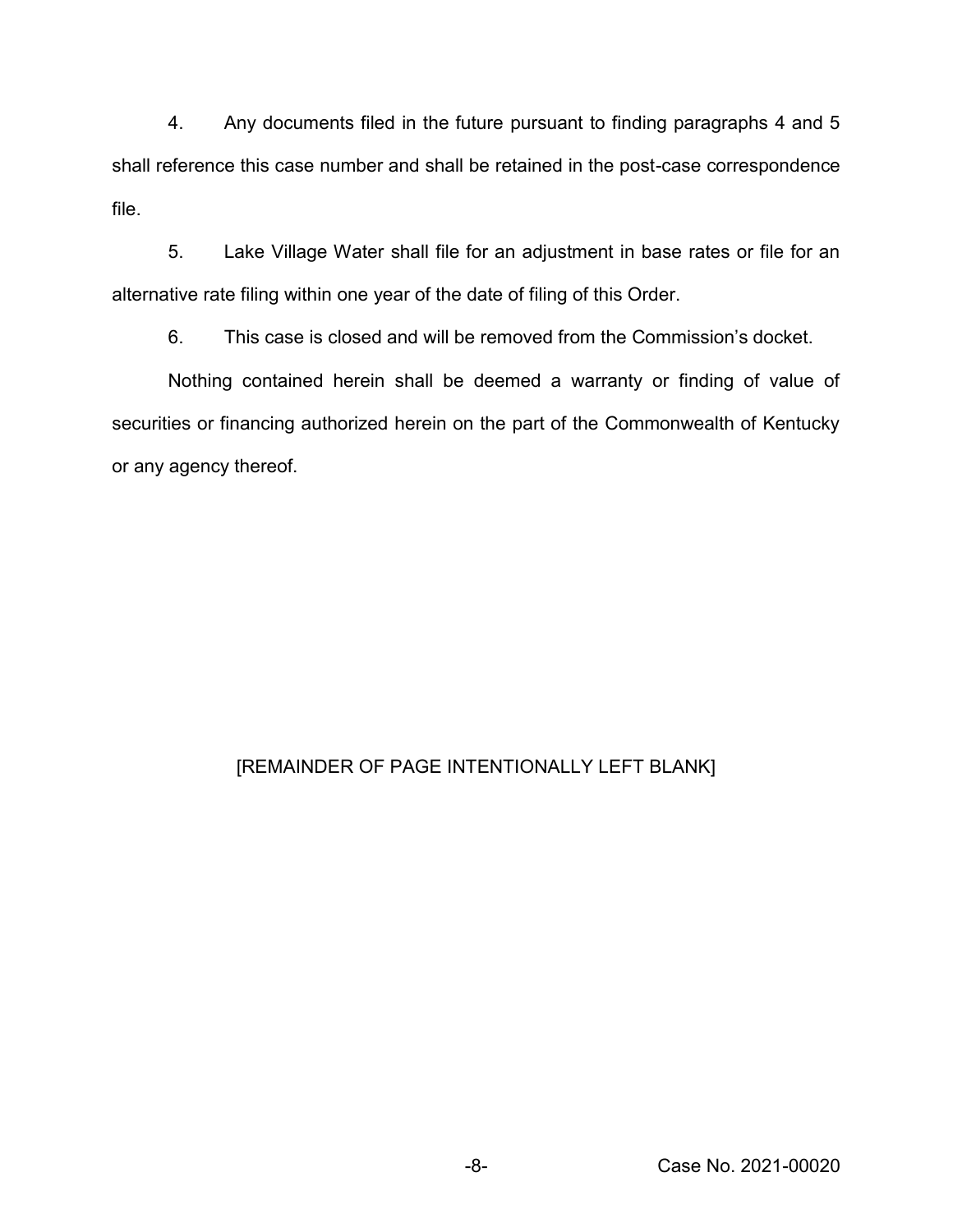By the Commission



ATTEST:

 $\sim$  Bidwell

Executive Director

Case No. 2021-00020